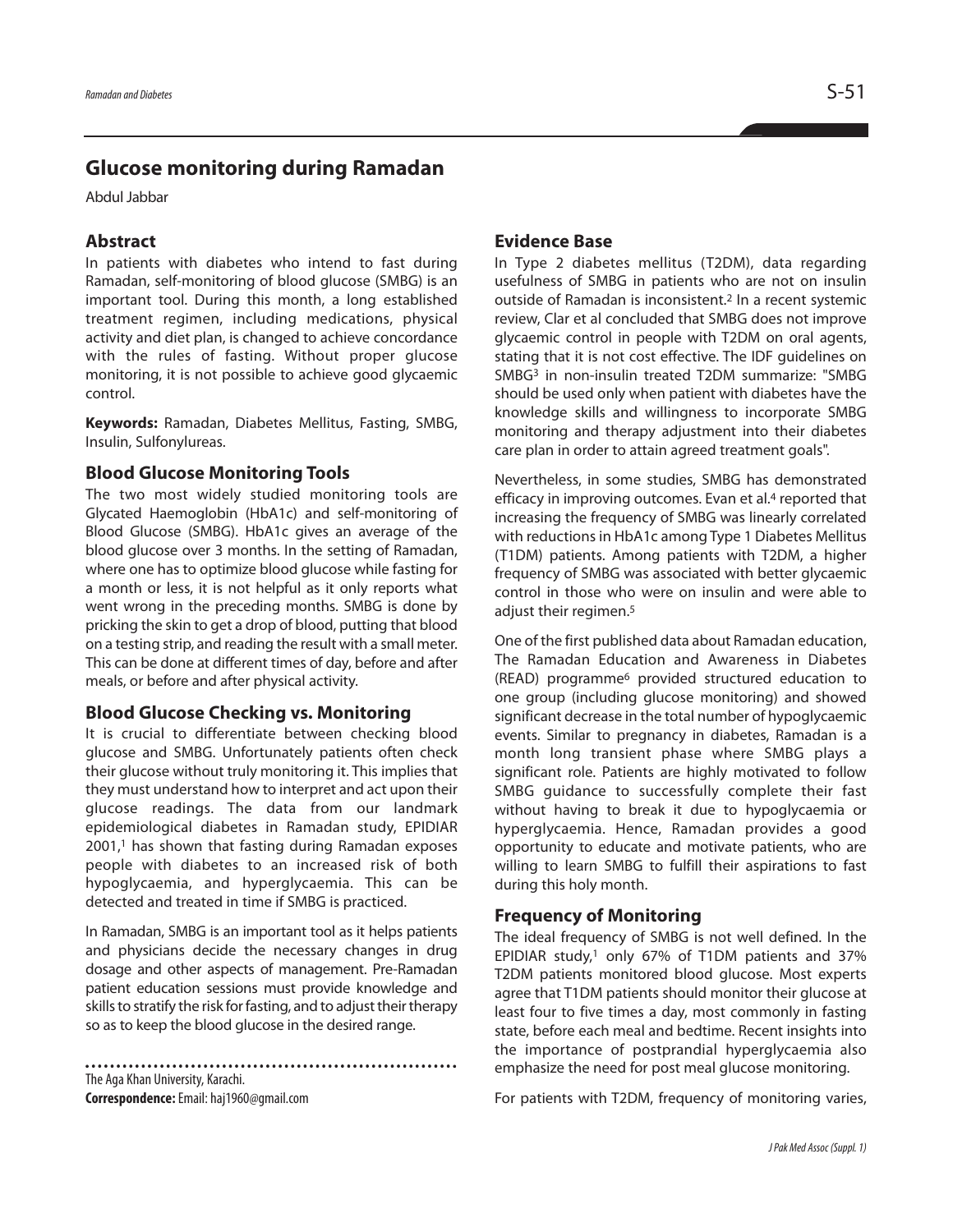depending on the medication, whether patients are adjusting their dose, or have achieved their targets. Those on insulin should perform SMBG at least four times per week, of which at least two should be fasting and two post meal. 4

Recent IDF guidelines<sup>7</sup> discuss situations in which short term focused SMBG may be beneficial even to non-insulin treated T2DM patients. Although Ramadan and fasting are not mentioned specifically in the guidelines, this recommendation should be implemented in this setting till evidence is available. Similarly meal based SMBG is also very important in helping patients understand the impact of postprandial hyperglycaemia, often observed after rich Iftar dinners. 8

A trusted recommendation9 makes it essential that patients intending to observe Ramadan should have the means to monitor their blood glucose levels multiple times daily. Although the recommendations are based on expert opinion, most diabetologists managing these patients recognize that SMBG is significantly helpful in decision making about dose adjustments. It is also recommended that SMBG should be an essential component of structured education programme before Ramadan in all clinics managing these patients.

There is little published data about the timings and frequency of SMBG in the context of Ramadan. In general, it is agreed that pre-iftar (before the sunset meal) blood glucose represents fasting blood glucose outside Ramadan. It is important that patients in particular are educated that in religion, pricking and drawing blood for SMBG during the fast does not break or violate the fast. Otherwise due to this misunderstanding, they do not check blood glucose till after breaking their fast (iftar). Azizi et al. <sup>10</sup> suggest that SMBG should be performed just before the sunset meal and 2-3 hours after the iftar meal. It could also be performed before the suhur meal to adjust the insulin dose in some patients. The recent Ramadan Prospective Diabetes Study11 used a 10 point monitoring schedule, with 2 points on each day for 5 consecutive days.

In our center, we motivate patients to agree to monitor for first three days to get a feel of glucose profile and adjust their dose. They are educated to check their blood glucose on getting up in the morning and around noon time to first assess their risk of hypoglycaemia. If on these points their blood glucose is more than 100 mg/dl, in general the risk of hypoglycaemia is low but still varies with their medication. Then again they should check pre-Iftar and should be above 80 as expected for fasting blood glucose outside of Ramadan after an 8-12 hour overnight fast. If the first 2 points are less than 100 mg/dl, they should be watchful and if less than 80 mg/dl, they should break the fast and adjust their suhur dose for next day. Once this has been taken care of, they should check their post-Iftar (main sunset meal) to assess the risk of hyperglycaemia and adjust the Iftar dose of medications. Pre-suhur SMBG is also useful to assess risk of nocturnal hypoglycaemia and adjust dose at suhur. Patients should be given a Ramadan logbook to keep a record of SMBG, with Ramadan point reference.

### **Glycosylated Haemoglobin (HBA1C)**

HbA1c has become a standard for assessing long term glycaemic control. In the setting of Ramadan, it may be a useful monitoring tool only for retrospective assessment of worsening or improvement in diabetes control.

Clinical trials studying new therapies may still use HbA1c to document improvement or non-worsening of glycaemic control during Ramadan. For day to day care, SMBG still remains the cornerstone for both patients and physicians during Ramadan.

#### **Fructosamine**

Fructosamine is a measure of blood glucose control over the past 2-3 weeks, and hence can provide precise information about glycaemic control in the month preceding Ramadan. Although a better tool compared to HbA1c in relation to Ramadan and a useful tool for clinical trials to assess intervention around Ramadan, its value in everyday care is not established.

## **1,5-Anhydroglucitol (1,5-AG)**

1,5-Anhydroglucitol (1,5-AG) is a new glucose monitoring tool to assess glucose peaks, and may be useful to assess glucose control after heavy Iftar meals. Although there are no studies during Ramadan, it has been reported that A1C average glucose levels can vary widely between patients, and fasting and infrequent finger stick glucose checks can often miss glucose peaks and their durations. Nearly 40% of diabetes patients in "good control" have significant glucose variability. <sup>12</sup> The test measures a glucose-like sugar called 1,5-AG found in most foods. When blood glucose is well-controlled, most 1,5-AG is reabsorbed in the renal proximal tubules, so the serum 1,5-AG level stays high. When hyperglycaemia occurs, excess glucose blocks reabsorption of 1,5-AG and it is excreted in the urine. Every time blood glucose spikes above 180 mg/dL, the body loses 1,5-AG. The more frequent the glucose spikes, the lower the 1,5-AG. 13

### **Conclusion**

SMBG is one of the important milestones in the